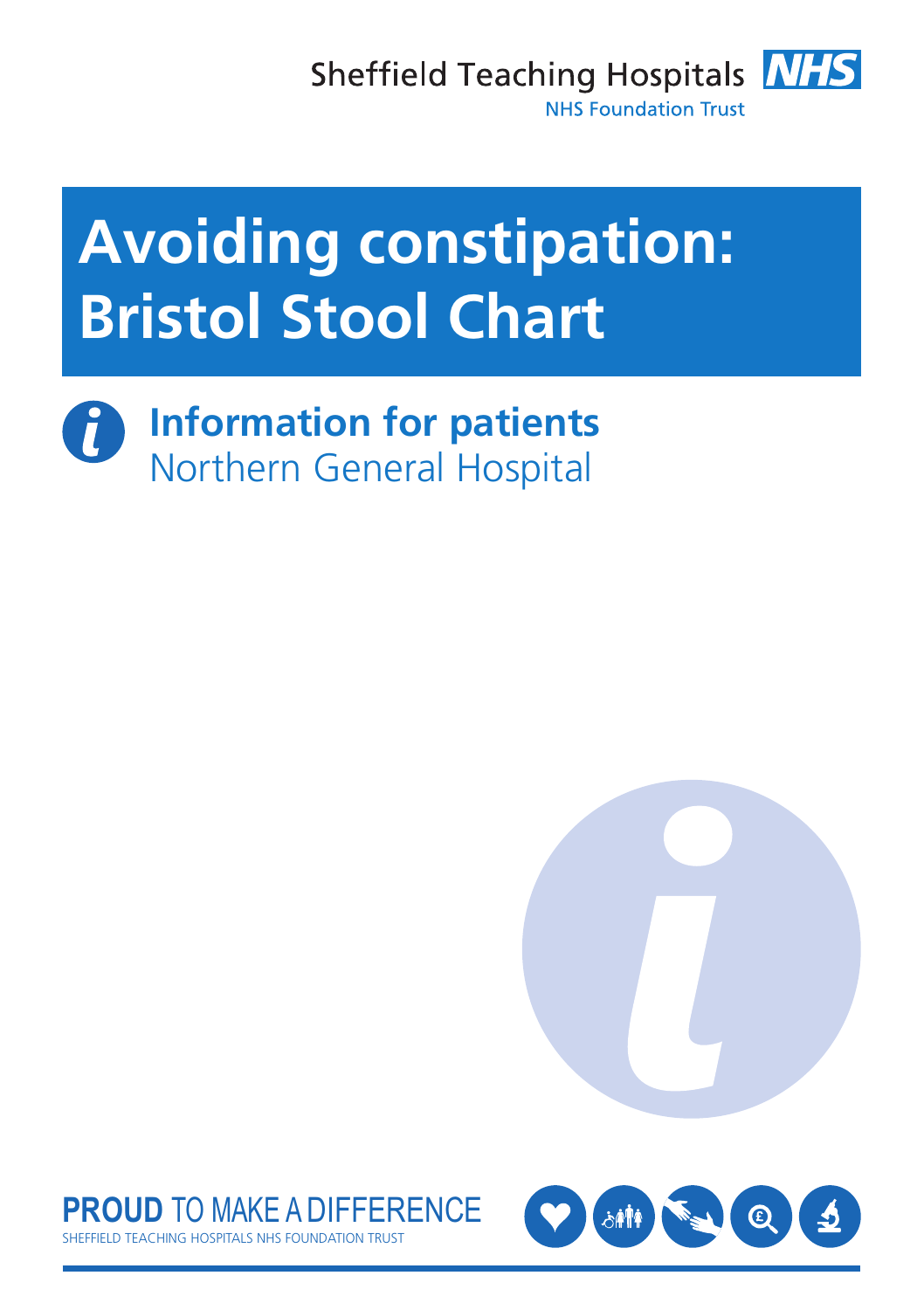# **Constipation**

Constipation is a very common problem affecting about 1 in 10 people at any time. It can occur for many reasons such as:

- Not having enough fibre in your diet
- A side effect of some health conditions
- A side effect of some medicines



**Hard and lumpy Smooth and soft**

This leaflet is designed to tell you about laxative medication used to relieve constipation (e.g. Movicol, Laxido, Macrogol or Lactulose). By following the advice in this leaflet, you can obtain the best out of your treatment, so that you can get back to your normal routine as quickly as possible.

# **What is the Bristol Stool Chart?**

The Bristol Stool Chart shows the consistency of different types of stools (see chart opposite). In general you will be aiming for a consistency of type 3 or 4.

#### **What are laxatives and how do they work?**

Laxatives are a form of medication which are used to help soften your stools. They work by changing the structure of the water that they are dissolved in. The change in structure means that they are not absorbed into the blood stream but instead remain in your gut. It is this water that makes your stool soft.

It is therefore important to take laxatives such as Movicol or Laxido in the correct amount of water.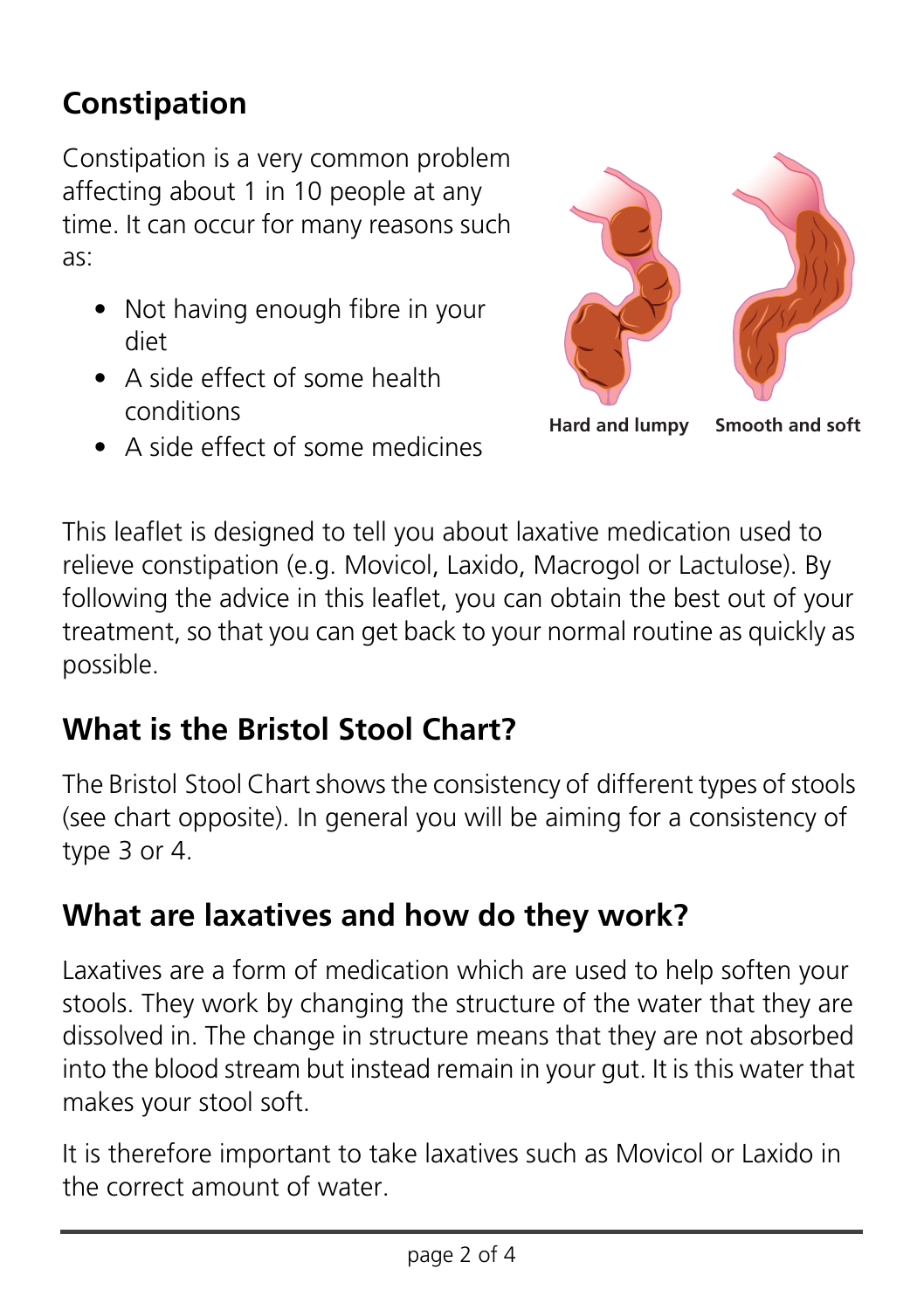# **The Bristol Stool Chart**

| Type 1 | Separate hard<br>lumps, like nuts<br>(hard to pass)    | <b>Increase</b><br>dose |
|--------|--------------------------------------------------------|-------------------------|
| Type 2 | Sausage-shaped<br>but lumpy                            | <b>Increase</b><br>dose |
| Type 3 | Like a sausage but<br>with cracks on it's<br>surface   | <b>Maintain</b><br>dose |
| Type 4 | Like a sausage or<br>snake, smooth and<br>soft         | <b>Maintain</b><br>dose |
| Type 5 | Soft blobs with<br>clear-cut edges<br>(passed easiliy) | <b>Decrease</b><br>dose |
| Type 6 | Fluffy pieces with<br>ragged edges, a<br>mushy stool   | <b>Decrease</b><br>dose |
| Type 7 | Watery, no solid<br>pieces                             | <b>Decrease</b><br>dose |